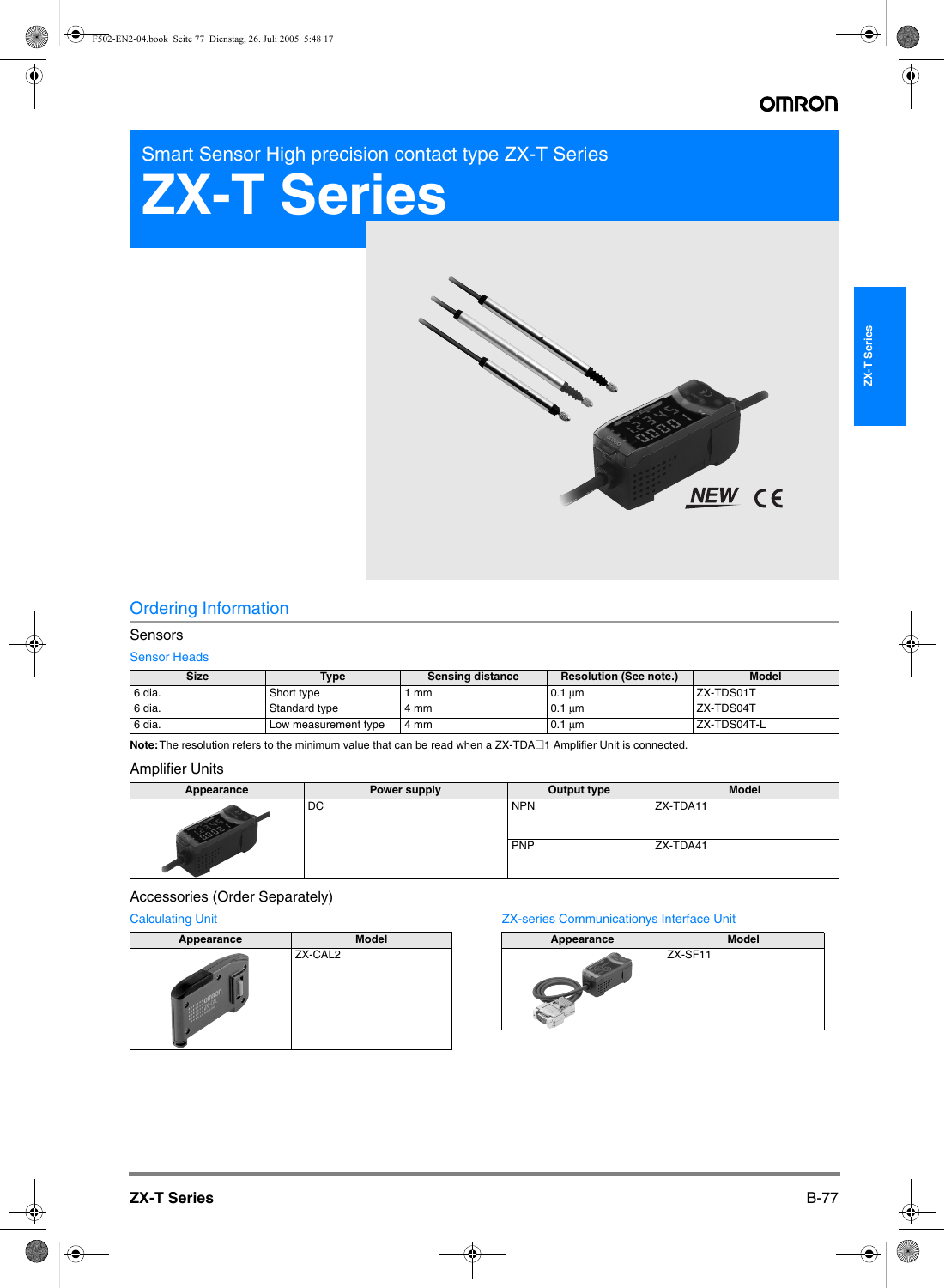### SmartMonitor Sensor Setup Tool for Personal Computer Connection

| Appearance | Name                                                                                            | <b>Model</b>              |
|------------|-------------------------------------------------------------------------------------------------|---------------------------|
|            | ZX-series<br>Communications<br>Interface Unit                                                   | ZX-SF11                   |
| CD-ROM     | ZX-series Commu-<br>nications Interface<br>Unit + ZX-series<br>Sensor Setup Soft-<br>ware Basic | ZX-<br>SFW11EV3<br>*1. *2 |
| CD-ROM     | <b>ZX-series Sensor</b><br>Setup Software                                                       | ZX-SW11EV3<br>*2          |

Note: \*1. When using the ZX-TDA11/41 with the SmartMonitor, either the ZX-SFW11EV3 or the ZX-SW11EV3 SmartMonitor must be used. Earlier versions cannot be used.

Note: \*2. The ZX-SFW11EV3 SmartMonitor can be used for parameter setting, data logging and waveform monitoring.

|  |  |  | Cables with Connectors on Both Ends (for Extension)* |
|--|--|--|------------------------------------------------------|
|--|--|--|------------------------------------------------------|

| Cable length | <b>Model</b> | Quantity |
|--------------|--------------|----------|
| 1 m          | ZX-XC1A      |          |
| 4 m          | ZX-XC4A      |          |
| 8 m          | ZX-XC8A      |          |

Note: \*Robot Cable models are also available. The model numbers are ZX-XC $\Box$ R.

#### Preamplifier Mounting Brackets

| Appearance | <b>Model</b> | <b>Remarks</b>                  |
|------------|--------------|---------------------------------|
|            | ZX-XBT1      | Attached to each<br>Sensor Head |
|            | ZX-XBT2      | For DIN track mount-<br>ing     |

Cables with Connectors on Both Ends (for Extension)

| Cable length   | <b>Model</b> | Quantity |
|----------------|--------------|----------|
| l 1 m          | ZX-XC1A      |          |
| 4 <sub>m</sub> | ZX-XC4A      |          |
| 8 <sub>m</sub> | ZX-XC8A      |          |

### **Specifications**

### Sensor Heads

|                                       | ZX-TDS01T<br><b>ZX-TDS04T</b><br><b>Item</b> |                                                                                                                                      |              | ZX-TDS04T-L    |  |
|---------------------------------------|----------------------------------------------|--------------------------------------------------------------------------------------------------------------------------------------|--------------|----------------|--|
|                                       | 4 mm<br><b>Measurement range</b><br>mm       |                                                                                                                                      |              |                |  |
| Maximum actuator travel distance      |                                              | Approx. 1.5 mm                                                                                                                       | Approx. 5 mm |                |  |
| <b>Resolution (See note 1.)</b>       |                                              | $0.1 \mu m$                                                                                                                          |              |                |  |
| Linearity (See note 2.)               |                                              | $0.3\%$ F.S.                                                                                                                         |              |                |  |
| Operating force (See note 3.)         |                                              | Approx. 0.7 N                                                                                                                        |              | Approx. 0.25 N |  |
| Degree of protection (Sensor<br>Head) |                                              | IEC60529, IP67                                                                                                                       |              | IEC60529, IP54 |  |
| <b>Mechanical durability</b>          |                                              | 10,000,000 operations min.                                                                                                           |              |                |  |
| <b>Ambient temperature</b>            |                                              | Operating: $0^{\circ}$ C to 50°C (with no icing or condensation)<br>Storage: $-45^{\circ}$ C to 60°C (with no icing or condensation) |              |                |  |
| <b>Ambient humidity</b>               |                                              | Operating and storage: 35% to 85% (with no icing or condensation)                                                                    |              |                |  |
| Temperature                           | Sensor Head                                  | $0.03\%$ F.S./ $\circ$ C                                                                                                             |              |                |  |
| characteristic<br>(See note 4.)       | Preamplifier                                 | $0.01\%$ F.S./ $\degree$ C                                                                                                           |              |                |  |
| Weight (packed state)                 |                                              | Approx. 100 g                                                                                                                        |              |                |  |
| <b>Materials</b><br>Sensor Head       |                                              | Stainless steel                                                                                                                      |              |                |  |
| Preamplifier                          |                                              | Polycarbonate                                                                                                                        |              |                |  |
| <b>Accessories</b>                    |                                              | Instruction manual, Preamplifier Mounting Brackets (ZX-XBT1)                                                                         |              |                |  |

Note 1. The resolution is given as the minimum value that can be read when a ZX-TDA<sup>[1]</sup> Amplifier Unit is connected. This value is taken 15 minutes after turning ON the power with the average number of operations set to 256.

**2.** The linearity is given as the error in an ideal straight line displacement output.

**3.** These figures are representative values that apply for the measurement mid-point, and are for when the provided actuator is used, with the actuator moving downwards. If the actuator moves horizontally or upwards, the operating force will be reduced. Also, if an actuator other than the standard one is used, the operating force will vary with the weight of the actuator itself.

**4.** These figures are representative values that apply for the mid-point of the measurement range.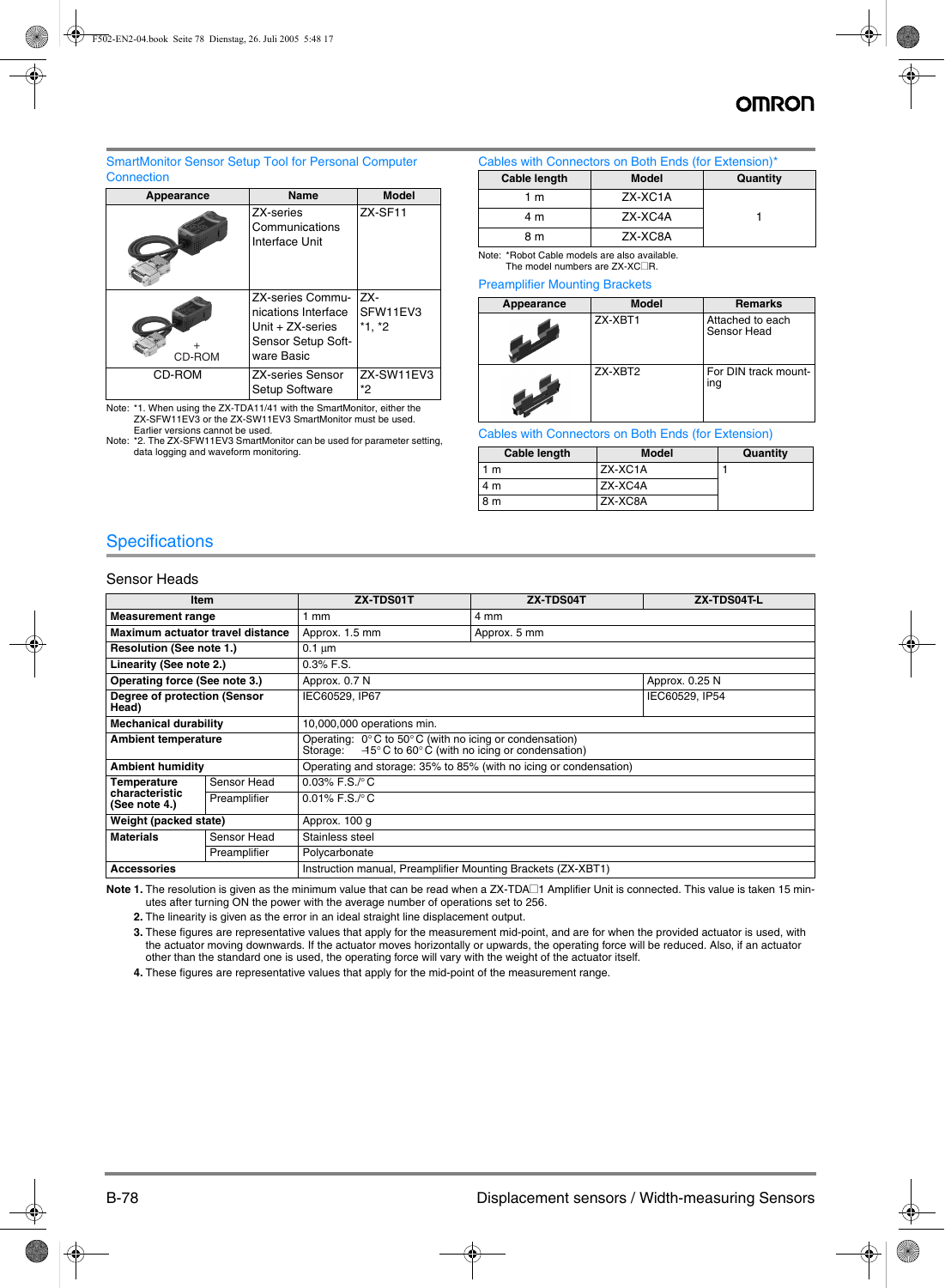### Amplifier Units

| Item                                                        | ZX-TDA11                                                                                                                                                                                                                                                                                                                                                                                                                                                                                                                                                                                                                                                                                                                                          | ZX-TDA41                                                                                                         |  |
|-------------------------------------------------------------|---------------------------------------------------------------------------------------------------------------------------------------------------------------------------------------------------------------------------------------------------------------------------------------------------------------------------------------------------------------------------------------------------------------------------------------------------------------------------------------------------------------------------------------------------------------------------------------------------------------------------------------------------------------------------------------------------------------------------------------------------|------------------------------------------------------------------------------------------------------------------|--|
| <b>Measurement period</b>                                   | 1 ms                                                                                                                                                                                                                                                                                                                                                                                                                                                                                                                                                                                                                                                                                                                                              |                                                                                                                  |  |
| Possible average count set-<br>tings (See note 1.)          | 1, 16, 32, 64, 128, 256, 512, or 1,024                                                                                                                                                                                                                                                                                                                                                                                                                                                                                                                                                                                                                                                                                                            |                                                                                                                  |  |
| Linear output (See note 2.)                                 | Current output: 4 to 20 mA/F.S., Max. load resistance: 300 $\Omega$                                                                                                                                                                                                                                                                                                                                                                                                                                                                                                                                                                                                                                                                               |                                                                                                                  |  |
|                                                             | Voltage output: $\pm 4$ V ( $\pm 5$ V, 1 to 5 V (See note 3.)), Output impedance: 100 $\Omega$                                                                                                                                                                                                                                                                                                                                                                                                                                                                                                                                                                                                                                                    |                                                                                                                  |  |
| Judgement outputs<br>(3 outputs: HIGH/PASS/<br>LOW)         | NPN open-collector outputs, 30 VDC, 30 mA max.<br>Residual voltage: 1.2 V max.                                                                                                                                                                                                                                                                                                                                                                                                                                                                                                                                                                                                                                                                    | PNP open-collector outputs, 30 VDC, 30 mA max.<br>Residual voltage: 2 V max.                                     |  |
| Zero reset input, timing in-<br>put, reset input, judgement | ON: Short-circuited with 0-V terminal or 1.5 V or less<br>OFF: Open (leakage current: 0.1 mA max.)                                                                                                                                                                                                                                                                                                                                                                                                                                                                                                                                                                                                                                                | ON: Supply voltage short-circuited or supply voltage of<br>1.5 V or less                                         |  |
| output hold input                                           |                                                                                                                                                                                                                                                                                                                                                                                                                                                                                                                                                                                                                                                                                                                                                   | OFF: Open (leakage current: 0.1 mA max.)                                                                         |  |
| <b>Function</b>                                             | - Measurement value display- Present value/set value/output value display<br>- Display reverse- ECO mode - Number of display digit changes<br>- Sample hold- Peak hold- Bottom hold, peak-to-peak hold<br>- Self-peak hold - Self-bottom hold- Zero reset<br>- Initial reset- Direct threshold value setting- Position teaching<br>- Hysteresis width setting- Timing inputs- Reset input<br>- Judgement output hold input - Monitor focus- (A-B) calculations (See note 4.)<br>- (A+B) calculations (See note 4.) - Sensor disconnection detection<br>- Zero reset memory- Function lock- Non-measurement setting<br>- Clamp value setting- Scale inversion- Zero reset indicator<br>- Span adjustment- Warming-up display- Pressing force alarm |                                                                                                                  |  |
| Indicators                                                  | sub-digital display (yellow), power ON (green), zero reset (green), enable (green)                                                                                                                                                                                                                                                                                                                                                                                                                                                                                                                                                                                                                                                                | Judgement indicators: High (orange), pass (green), low (yellow), 7-segment main digital display (red), 7-segment |  |
| Power supply voltage                                        | 12 to 24 VDC ±10%, Ripple (p-p): 10% max.                                                                                                                                                                                                                                                                                                                                                                                                                                                                                                                                                                                                                                                                                                         |                                                                                                                  |  |
| <b>Current consumption</b>                                  |                                                                                                                                                                                                                                                                                                                                                                                                                                                                                                                                                                                                                                                                                                                                                   | 140 mA max. (with Sensor connected), For 24-VDC power supply voltage: 140 mA max. (with Sensor connected)        |  |
| <b>Ambient temperature</b>                                  | Operating and storage: 0 to 50°C (with no icing or condensation)                                                                                                                                                                                                                                                                                                                                                                                                                                                                                                                                                                                                                                                                                  |                                                                                                                  |  |
| Temperature characteristic                                  | $0.03\%$ F.S./ $\degree$ C                                                                                                                                                                                                                                                                                                                                                                                                                                                                                                                                                                                                                                                                                                                        |                                                                                                                  |  |
| <b>Connection method</b>                                    | Prewired (standard cable length: 2 m)                                                                                                                                                                                                                                                                                                                                                                                                                                                                                                                                                                                                                                                                                                             |                                                                                                                  |  |
| Weight (packed state)                                       | Approx. 350 g                                                                                                                                                                                                                                                                                                                                                                                                                                                                                                                                                                                                                                                                                                                                     |                                                                                                                  |  |
| <b>Materials</b>                                            | Case: PBT (polybutylene terephthalate), Cover: Polycarbonate                                                                                                                                                                                                                                                                                                                                                                                                                                                                                                                                                                                                                                                                                      |                                                                                                                  |  |

Note 1. The response speed of the linear output is calculated as the measurement period  $\times$  (average count setting  $+$  1).

The response speed of the judgement outputs is calculated as the measurement period  $\times$  (average count setting + 1).

**2.** The output can be switched between a current output and voltage output using a switch on the bottom of the Amplifier Unit.

**3.** Setting is possible via the monitor focus function.

**4.** A Calculating Unit (ZX-CAL2) is required.

### Characteristic Data

#### Output Characteristics Voltage/Current Output

### **ZX-TDS01T/-S04T/-S04T-L**



**Note:**To prevent destroying the Sensor Head, both the high and low judgment outputs will light if 101% of the upper limit of the measurement distance is reached.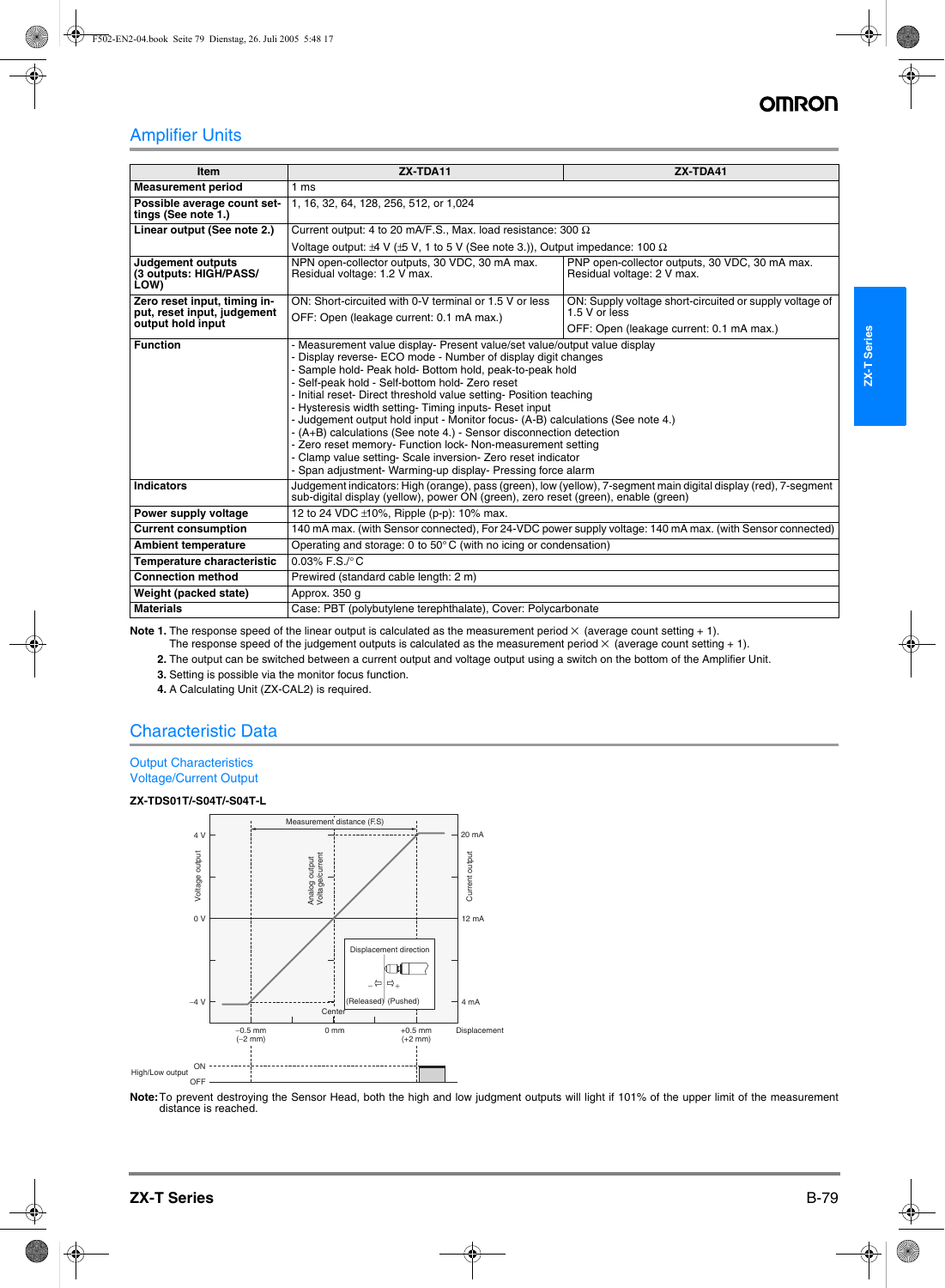### I/O Circuit Diagrams



### **Connectors**

### Amplifier Unit



 $-12$  to 24 VDC  $-$  GND (0 V) - HIGH judgement output Green<br>
PASS judgement output Gray LOW judgement output - Linear output Shield<br>
Linear output GND Orange Zero reset input Purple Timing input - Reset input Pink Judgement output hold input

### NPN Amplifier Unit: ZX-TDA11 PNP Amplifier Unit: ZX-TDA41



- **Note 1.** Use a stabilized power supply separate from other devices and power systems for the Amplifier Unit, particularly when high resolution is required.
	- **2.** Always wire correctly. Incorrect wiring may damage the Unit. Use a different ground for the linear output from the normal ground.
	- **3.** The blue line (0 V) is the 0 V power supply line. The shield wire (linear output GND) is used together with the black line (linear output) to connect the linear output. Wire these lines correctly. Always ground the linear output terminal even when the linear output is not used.

### Part Names

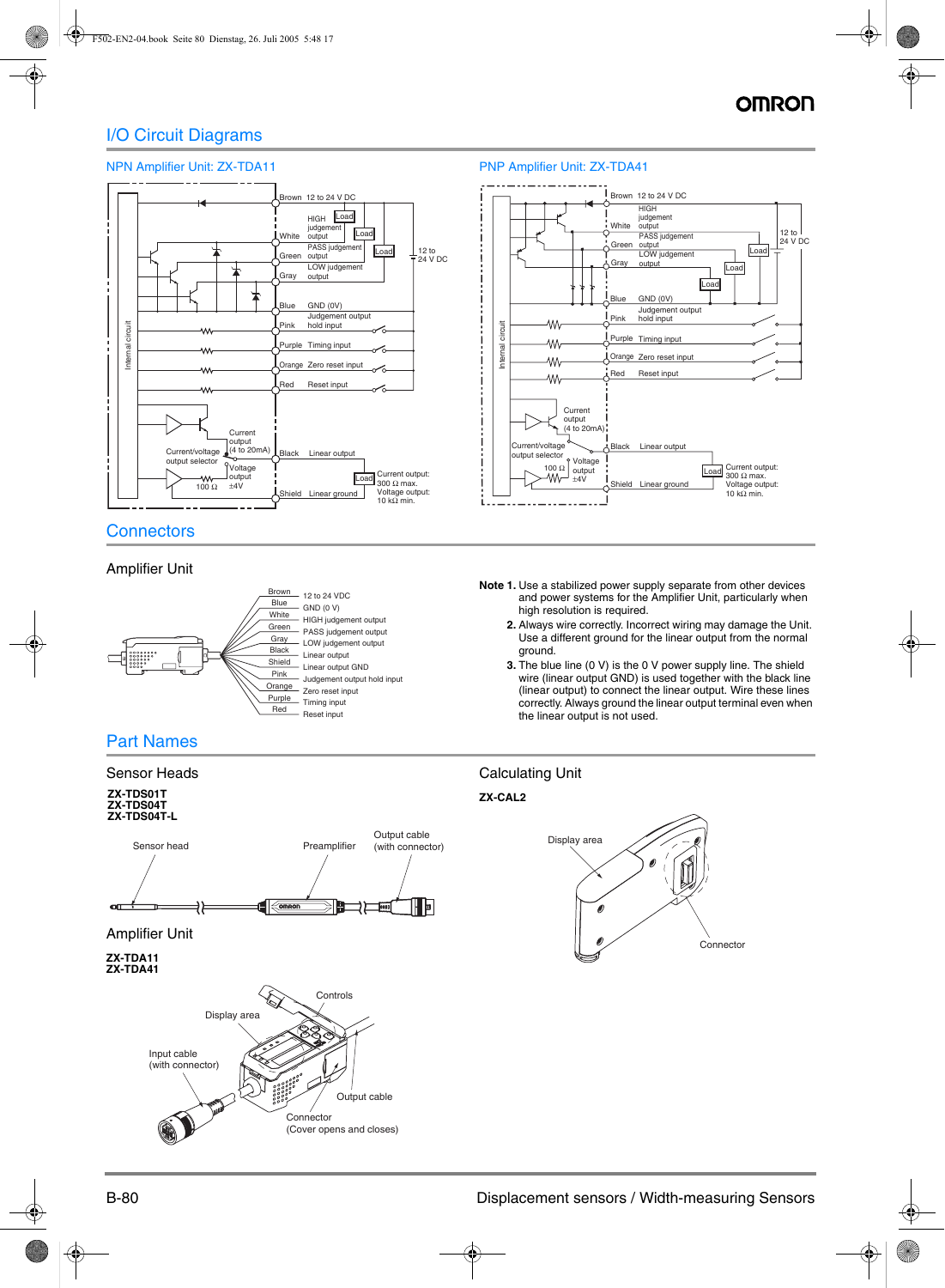# **OMRO**

## Options (Actuators)

| <b>Model</b> |                 | Type (material)                                  | <b>Screw section</b>               | Appearance | <b>Application</b>                                                                           | Applicable<br><b>Sensor</b><br>(See note.) |
|--------------|-----------------|--------------------------------------------------|------------------------------------|------------|----------------------------------------------------------------------------------------------|--------------------------------------------|
|              |                 |                                                  |                                    |            |                                                                                              | ZX-TDS□T                                   |
| D5SN-        | TB <sub>1</sub> | Ball type (steel)                                | Female screw<br>$M2.5 \times 0.45$ |            | Measuring ordinary flat surfaces (stan-<br>dard actuator supplied with the ZX-TDS<br>Series) |                                            |
|              | TB <sub>2</sub> | Ball type (<br>carbide steel)                    | Female screw<br>$M2.5 \times 0.45$ |            | Measurements where abrasion resis-<br>tance is critical                                      |                                            |
|              |                 |                                                  |                                    |            | Measured objects: Carbide (HR90) or<br>lower.                                                |                                            |
|              | TB <sub>3</sub> | Ball type (ruby)                                 | Female screw<br>$M2.5 \times 0.45$ |            | Measurements where abrasion resis-<br>tance is critical                                      |                                            |
|              |                 |                                                  |                                    |            | Measured objects: Carbide (HR90) or<br>higher.                                               |                                            |
|              | TN <sub>1</sub> | Needle type                                      | Male screw                         |            | Measuring the bottom of grooves and<br>holes                                                 |                                            |
|              |                 | (carbide steel)                                  | $M2.5 \times 0.45$                 |            |                                                                                              |                                            |
|              | TF <sub>1</sub> | Flat (carbide steel)                             | Male screw                         |            | Measuring spherical objects                                                                  |                                            |
|              |                 |                                                  | M2.5 x 0.45                        |            |                                                                                              |                                            |
|              | <b>TA</b>       | <b>Conversion Adapt-</b><br>er (stainless steel) | Through-hole fe-<br>male screw     |            | Mounting D5SN-TN1/-TF1 or commer-<br>cially available actuators on ZX-TDS-                   |                                            |
|              |                 |                                                  | M2.5 x 0.45                        |            | series Sensors                                                                               |                                            |

**Note: C** Replacement possible  $\qquad \triangle$  Conversion Adapter required

### Dimensions



### Mounting Jigs

Recommended Mounting Jigs



Tightening torque: 0.6 to 0.8 N·m (M3 screws) Material: Aluminum

### Mounting Jigs for an 8-diameter Stand



Material: Brass

### Mounting with 3-point Support

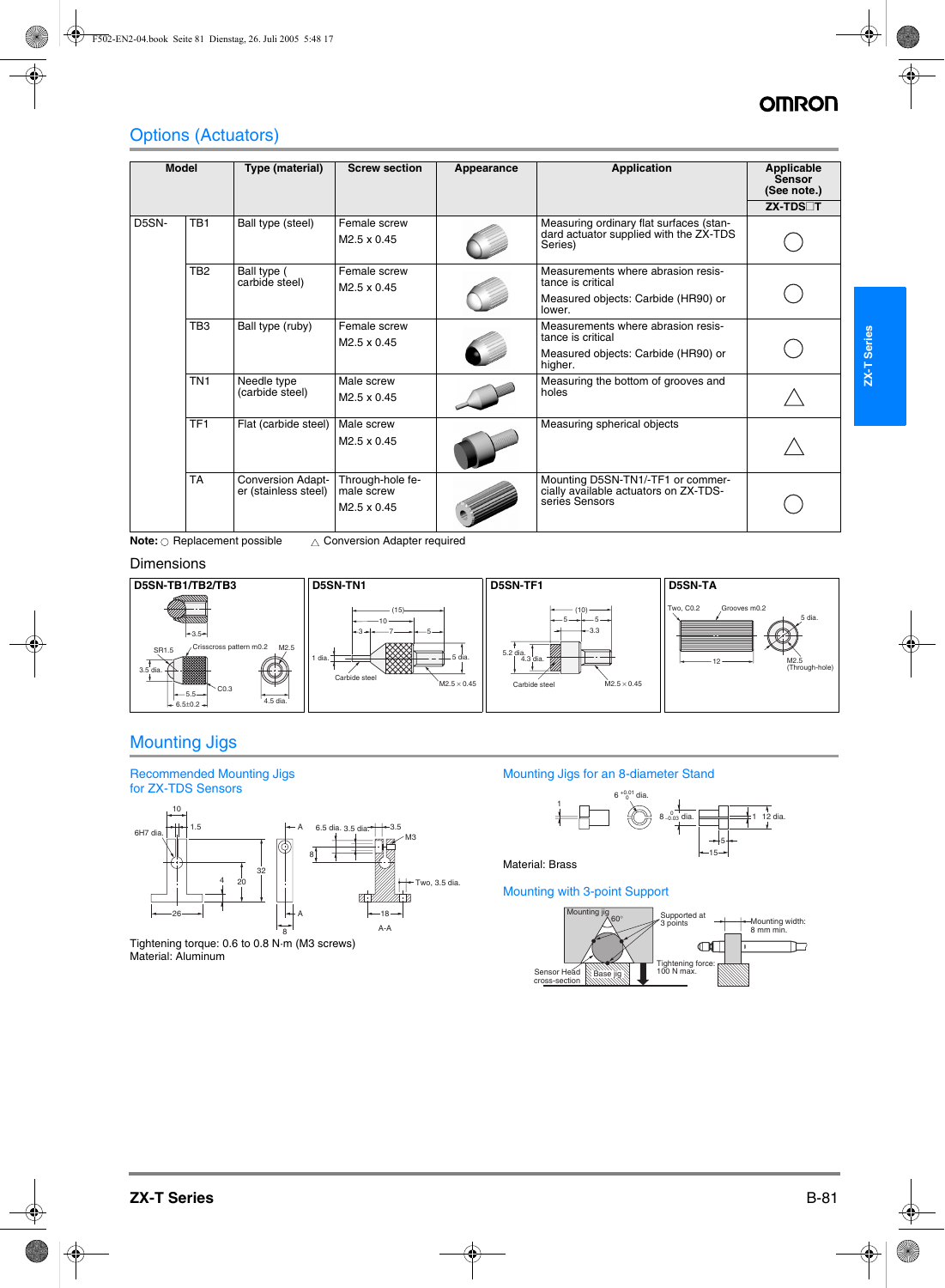### Replacing Actuators

Be careful not to damage the rubber boot with pliers or other tools when replacing the actuator.

### 1. Remove the standard actuator.

- **•** Hold the plunger's D-cut section with radio pliers or a similar tool while removing the actuator.
- **•** If the replacement must be performed by holding the Sensor Head itself, ensure that a torque exceeding 0.15 N·m is not applied. Applying excessive torque may have an adverse affect on plunger operation.



### 2. Mount the commercial actuator to the Conversion Adapter.

- **•** Tighten the actuator securely, and ensure that there is no looseness.
- **•** If necessary, apply a screw-locking agent. (Recommended: Three-Bond 1401B)



### 3. Mount the Conversion Adapter to the plunger.

- **•** Hold the plunger's D-cut section with radio pliers or a similar tool while mounting and securing the Conversion Adapter.
- **•** If the replacement must be performed by holding the Sensor Head itself, ensure that a torque exceeding 0.15 N·m is not applied. Applying excessive torque may have an adverse affect on plunger operation.



### **Precautions**

#### **Design Precautions**

- **•** Conform to the specified ratings and performance. Refer to *Specifications* on page B-78 for details.
- **•** Measurements may not be possible or may not be accurate for some materials and shapes.
- **•** The Sensor will be destroyed if the Actuator is pressed too far. Do not use the Actuator past the point where a pressing force alarm (OVER) is displayed.
- **•** Do not remove the rubber boot. Without the rubber boot, foreign matter may enter the Sensor Head, possibly causing the Sensor Head to malfunction.
- **•** Use suitable torque and force when mounting the Sensor. Refer to page B-81 for details.
- **•** The Sensor may be destroyed if excessive force is applied.

### **Environment**

- **•** Do not operate the product in locations subject to flammable or explosive gases.
- **•** In order to ensure safe operation and maintenance, do not install the product in the vicinity of high-voltage devices or power equipment.

### **Wiring**

- **•** Do not use the product at voltages exceeding the rated values. Doing so may result in damage.
- **•** Do not connect the product to an AC power supply or connect the power supply in reverse.
- **•** Do not short-circuit the load for open-collector output.

### Correct Use

• System Design

### **Warming Up**

After turning ON the power, allow the Smart Sensor to warm up for 15 minutes minimum prior to use.

### **Measurements**

Do not expose the plunger to forces exceeding the limits in the following diagram. Doing so may damage the plunger.

#### **ZX-TDS-Series Sensors**



• Adjustments

### **Settings**

When setting the threshold value with the Smart Sensor connected to an external device, turn ON the Amplifier Unit's judgement output hold input to prevent the judgement from being output to the external device.

**Compatibility** 

Sensors and Amplifier Units are mutually compatible. Sensors can be added or replaced individually.

• Influence of High-frequency Electromagnetic Fields Using the product in the vicinity of devices that generate high-frequency electromagnetic fields, such as ultrasonic cleaning equipment, high-frequency generators, transceivers, mobile phones, and inverters, may result in malfunction.

### **Other Precautions**

Do not attempt to disassemble, repair, or modify the product.

Dispose of the product using standard procedures for industrial waste.

These Sensors are not compatible with the ZX-L<sup>1</sup> Smart Sensors (laser type). Do not connect combinations of  $ZX$ - $E\square\square$  Smart Sensors and  $ZX-T\Box$  Smart Sensors.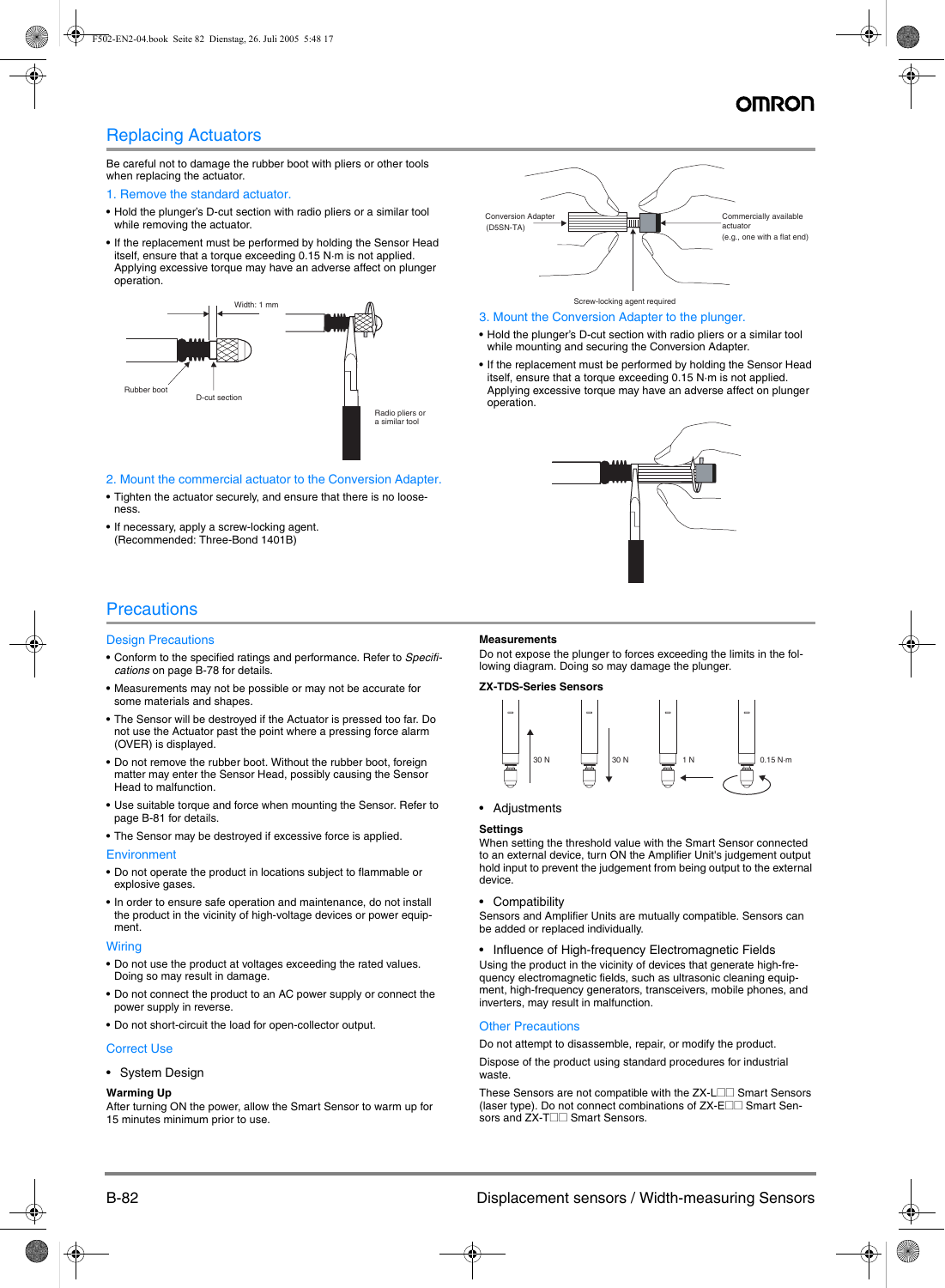### **Wiring**

### • Wiring Check

**Dimensions** 

After wiring is completed, before turning ON the power, confirm that the power supply is connected correctly, that there are no faulty connections, such as load short-circuits, and that the load current is correct. Incorrect wiring may result in failure.

#### • Cable Extension

Do not extend the cable for the Sensor and the Amplifier Unit to a length exceeding 10 m. Use a ZX-XC@A Extension Cable (sold separately) to extend the Sensor's cable. Extend the Amplifier Unit's cable using a shielded cable of the same type.

#### • Power Supply

When using a commercially available switching regulator, ground the FG (frame ground) terminal.

If the power supply line is subject to surges, connect a surge absorber that meets the conditions of the operating environment.

Sensors ZX-TDS01T Vinyl-insulated round cable Vinyl-insulated round cable 3.7 dia., standard length: 2 m 6  $^{\circ}$ <sub>−0.1</sub> dia. 5.2 dia., standard length: 200 mm 4.5 dia. 15 dia. Measureme SR<sub>1</sub> **Connector** range<sup>\*</sup> 16 41.6 ±0.4 46 5.95  $44.6 + 0.8$ \* Measurement range: 11.2 to 12.2 (TYP) 57.1 ±1 **ZX-TDS04T ZX-TDS04T-L** Vinyl-insulated round cable Vinyl-insulated round cable 3.7 dia., standard length: 2 m 6  $_{-0.1}^0$  dia 5.2 dia., standard length: 200 mm 4.5 dia. 15 dia. Measurement<br>range\* SR1.5 Connector 16 63.4 ±0.4 46 13.1 66.4 ±0.8 \* Measurement range: 14.9 to 18.9 (TYP) 86 ±1.5 Amplifier Unit ZX-TDA11 ZX-TDA41 anno 133 44  $4.2 \rightarrow +$  64.3 3 30  $\frac{1}{1}$  31.5 15.5 dia.  $\overline{2}$ 15.8 36.8 Vinyl-insulated round cable Vinyl-insulated round cable 5.2 dia., 10 conductors, 5.1 dia., standard length: 100 mm (conductor cross-section: 0.09 mm2, insulator diameter: 0.7-mm dia.), 11.7 standard length: 2 m  $\overline{4}$ .11 Current/voltage switch 2.2 (Factory-set to voltage output) 29 Voltage output